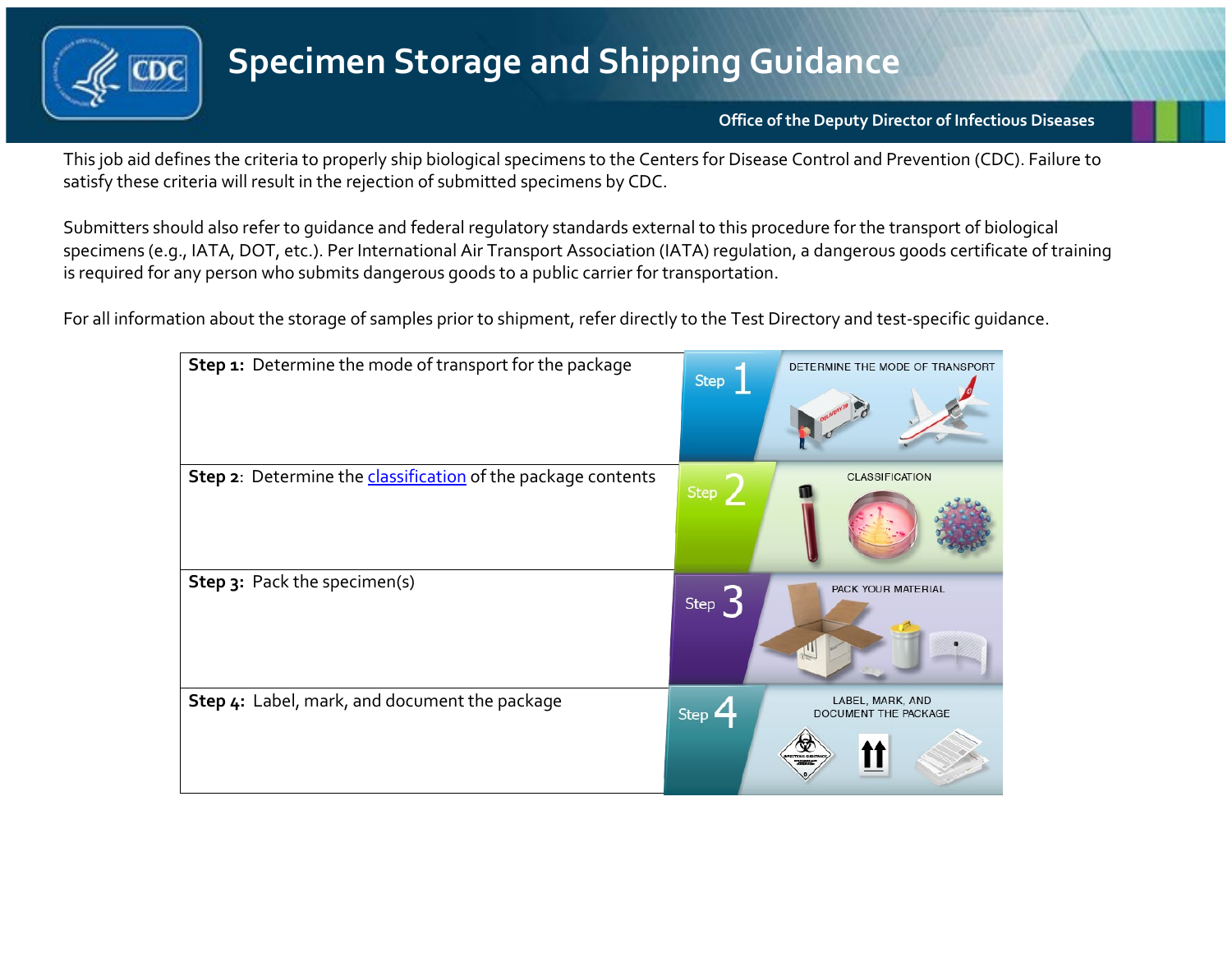## **Step 1: Determine the Mode of Transport for the Package**

The mode of transport will dictate the federal transport regulations that should be followed. Submitters should review federal regulatory standards external to this procedure for the transport of biological specimens (e.g., IATA, DOT, USPS, etc.).

Specimens should be shipped with overnight shipping when possible or if required for the specific testing requested.

# **Step 2: Determine the Classification of the Package Contents**

Submitters should reference external regulatory standards if they are uncertain of specimen classification. There are three classifications for biological specimens: Category A, Category B, and Exempt Specimen.

# **Step 3: Pack the Specimen(s)**

The mode of transport and the specimen classification determine the packing requirements. Submitters may reference IATA's packing instructions (PI), which are followed by most submitting laboratories. Regardless of classification, all specimen submissions must include a primary receptacle, secondary packaging, a secondary container, and rigid, outer packaging. The submitter should reference CDCdefined temperature ranges for specimen storage to decide on proper specimen shipping conditions and materials relative to ambient, roomtemperature, refrigerated, or frozen specimens.





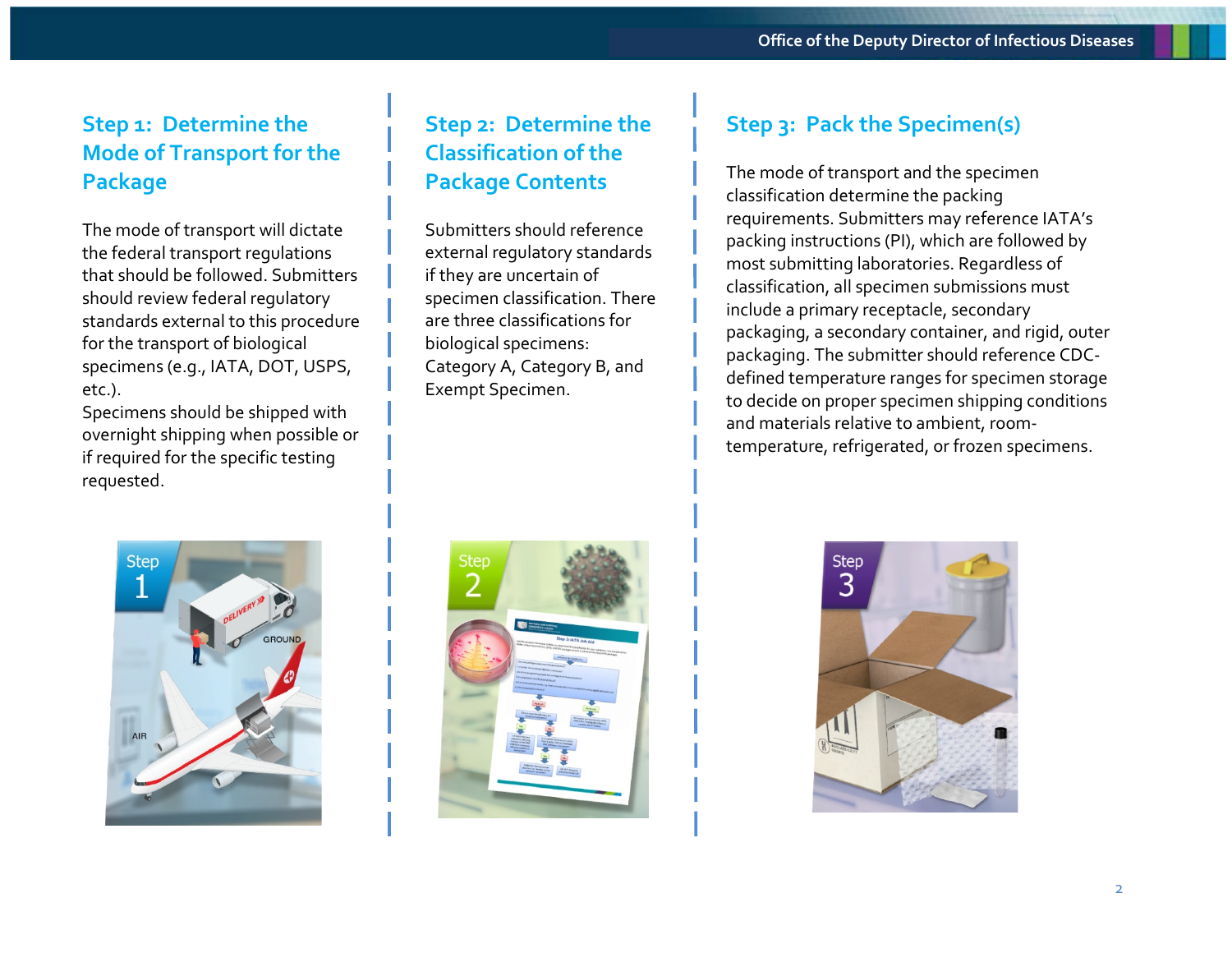#### **Packing Frozen Specimens:**

- Ensure that specimens are frozen at the required temperature (e.g., <-20°C, <-70°C) prior to packing.
- Within the secondary container, place sufficient dry ice to surround the sealed secondary packaging, and add further insulation. It is important to note that surrounding the secondary packaging on all sides with the dry ice has shown to improve the length of time the specimen remains frozen during transit. Dry ice:
	- o Should not come in direct contact with the primary receptacle.
	- o Should not be used as a substitute for padding, as it will dissipate during transport.
	- o Must not adversely affect the specimen(s) being shipped.
	- o Will sublimate at a rate of 5-10 pounds every 24 hours; therefore 5-10 pounds of dry ice is required in an overnight shipment.
- Secondary packaging must be surrounded by an outer, secondary container (i.e., a Styrofoam cooler) with walls that are, at minimum, two inches thick.

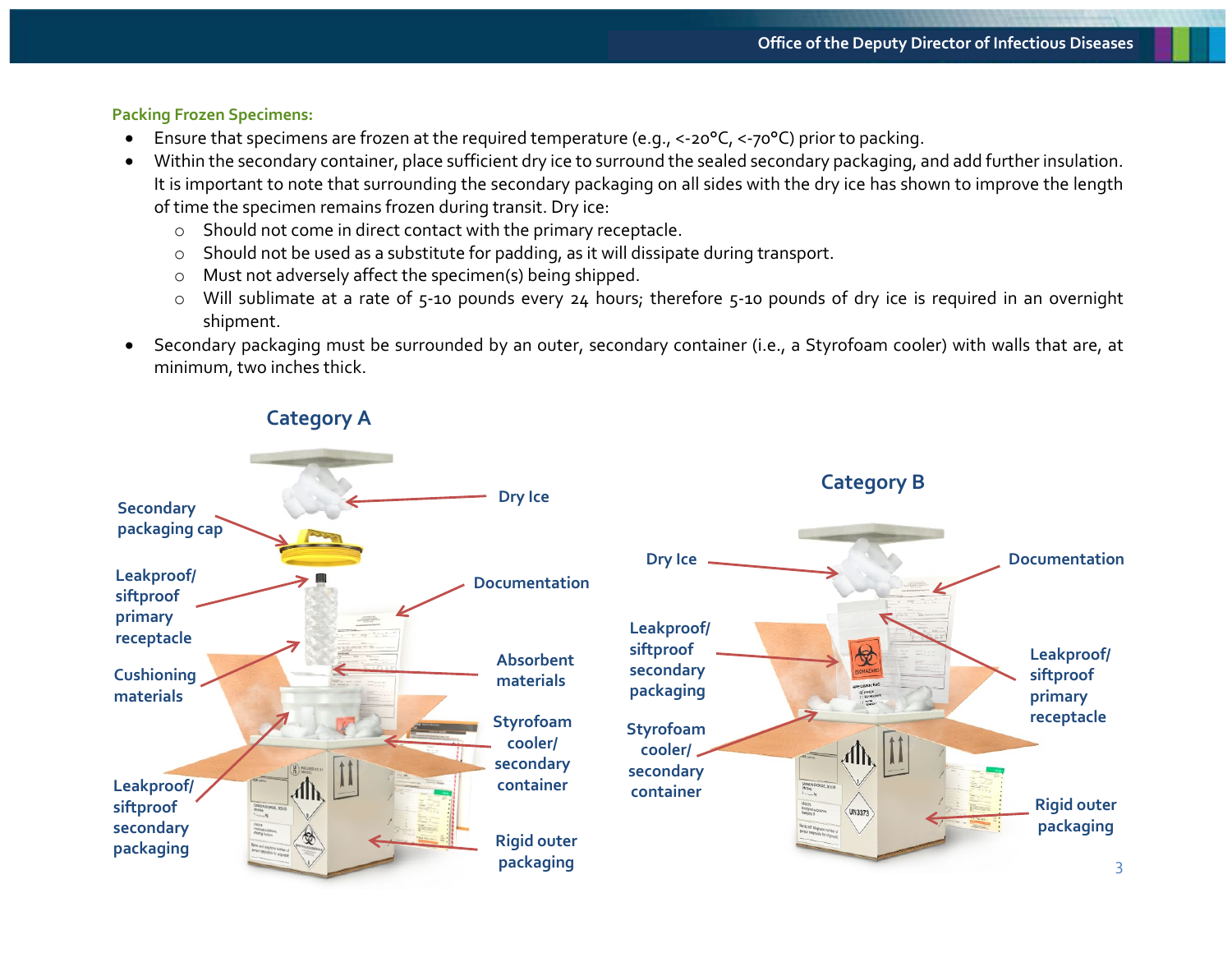### **Packing Refrigerated Specimens:**

- Ensure that specimens are at 2-8°C prior to shipment.
- Surround sealed secondary packaging (e.g., sealed biohazard bag) with refrigerated or frozen cold packs and further insulation (and do not use damaged or leaking cold packs or wet ice).
	- o **Note:** It will be crucial for the submitter to consider the distance and expected duration of travel, as well as the season/outdoor temperature, to decide whether refrigerated or frozen cold packs should be used (e.g., where overnight shipping is not available, and/or during summer months, submitters may opt to include frozen cold packs).
- Ensure that secondary packaging is surrounded by an outer, secondary container (i.e., a Styrofoam cooler) with walls that are, at minimum, two inches thick.

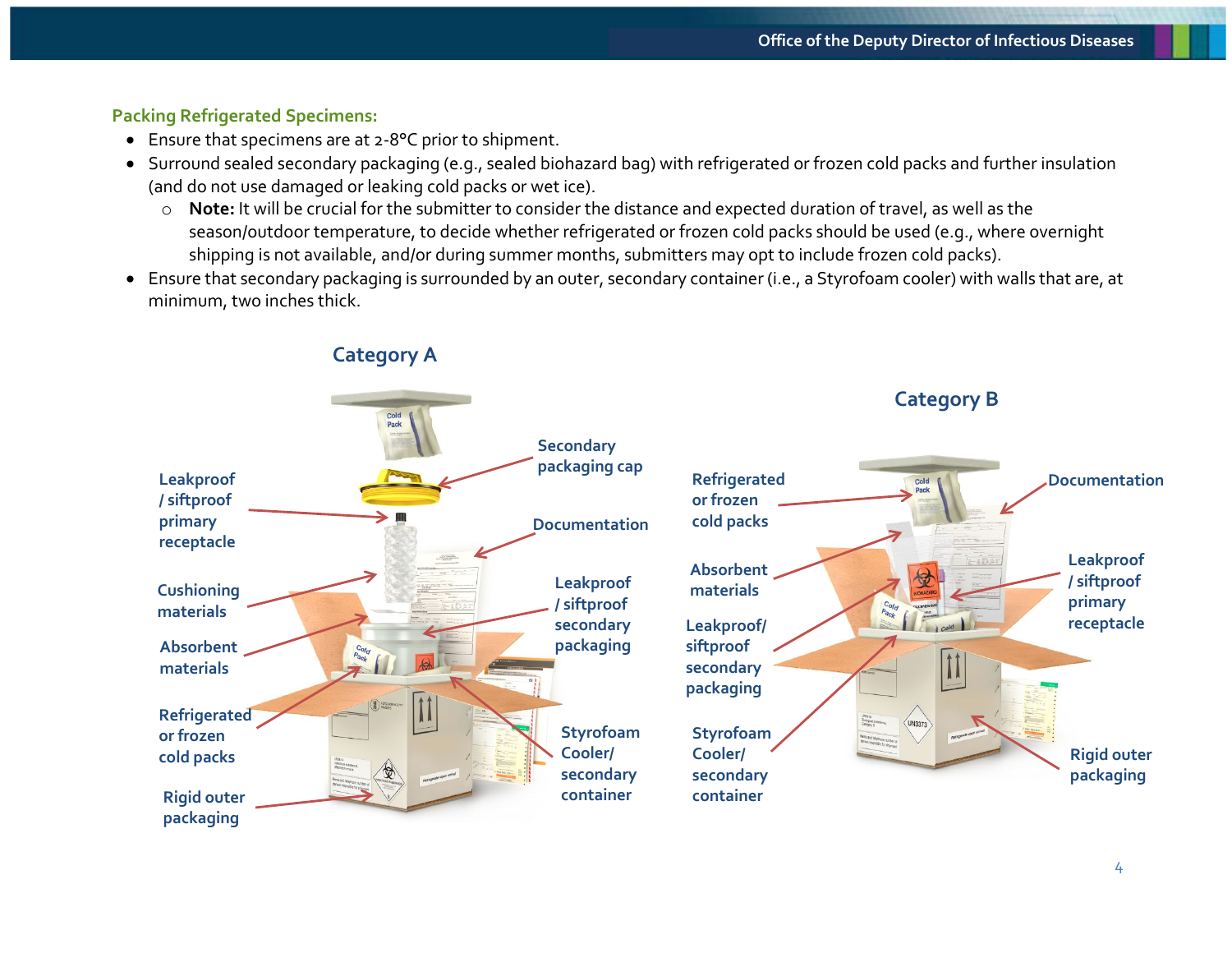#### **Packing Room-Temperature Specimens:**

- Ensure that specimens are at 15-25°C prior to shipment.
- Include room-temperature cold packs to maintain proper temperature within the secondary container and add adequate cushioning material.
- Ensure that secondary packaging is surrounded by an outer, secondary container (i.e., a Styrofoam cooler) with walls that are, at minimum, two inches thick. For dried samples (e.g., blood slides, swabs), a secondary container may be omitted.

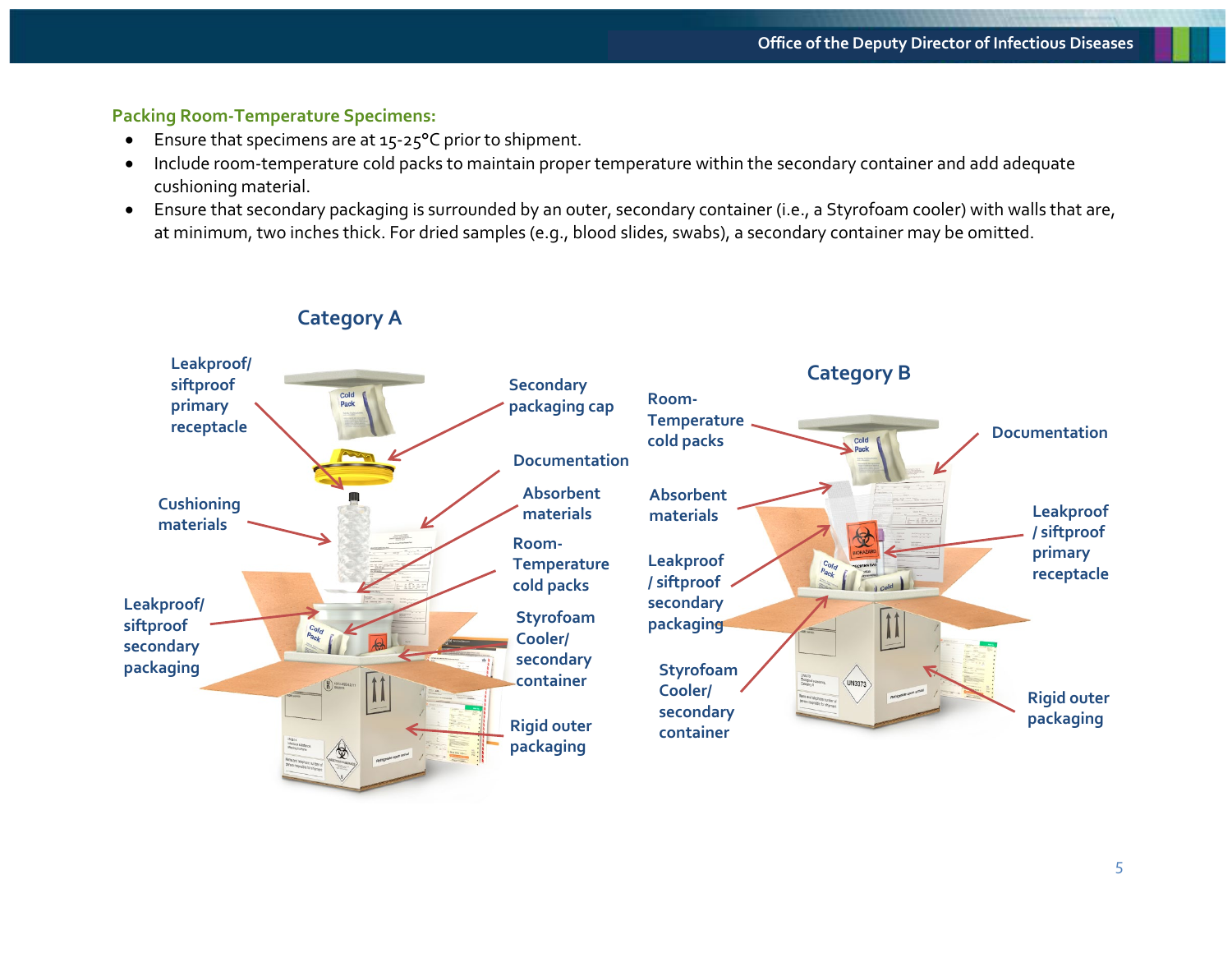#### **Packing Ambient Specimens:**

- Submitters should ensure that specimens are at ambient temperature prior to packing.
- No temperature-maintaining materials (e.g., cold packs) are required.